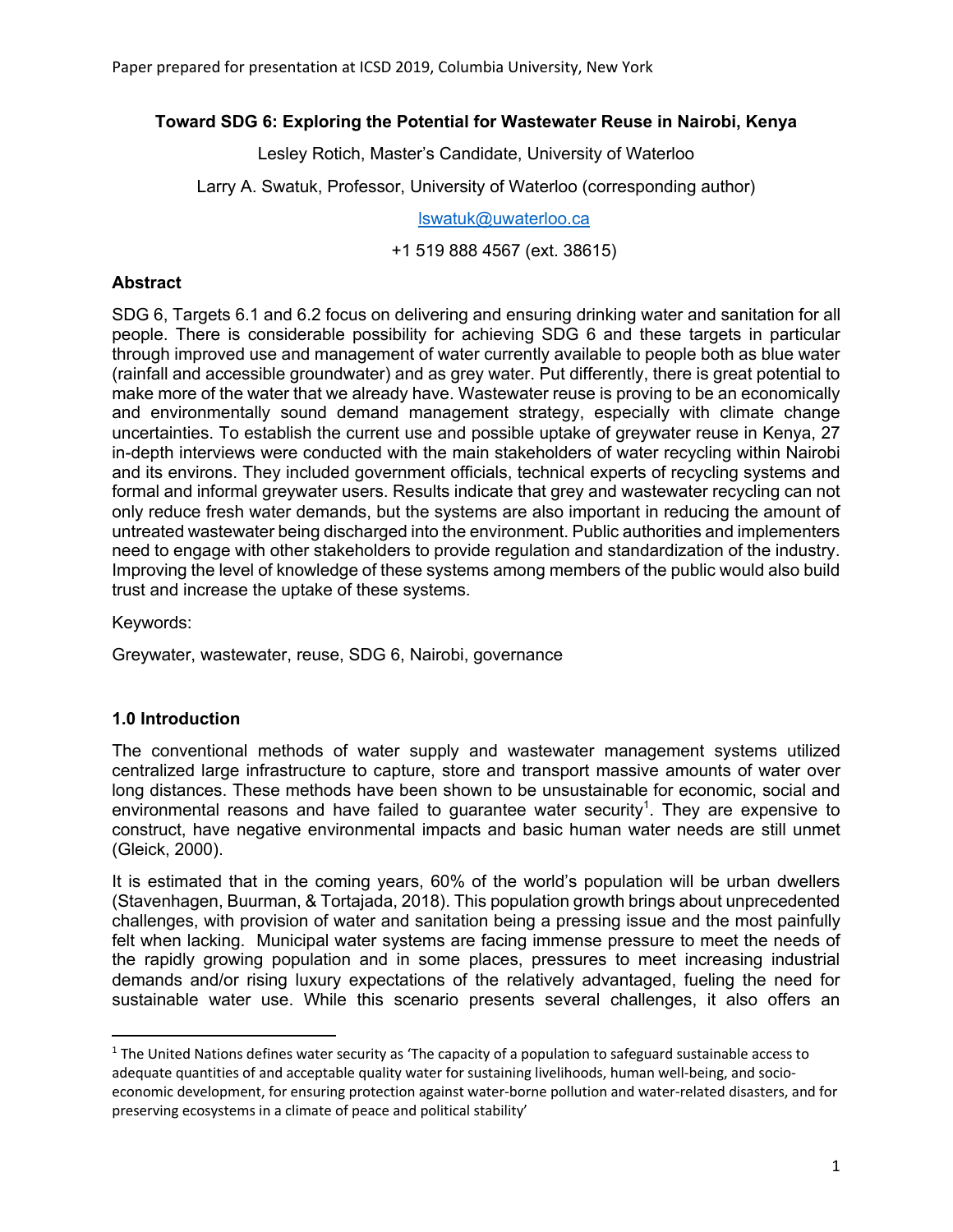opportunity to move away from past inadequate water management systems to more innovative ways that incorporate integrated urban water management solutions like demand management strategies which involve the use of treated wastewater to meet demands (WWAP, 2017)**.** 

In Kenya, ever since the construction of the Ruiru Dam in the 1930s, water managers in Nairobi have consistently focused on large-scale development of surface water to meet increasing demand (Blomkvist & Nilsson, 2017). Water is sourced from distant river basins in greater proportions and at a greater pace to meet the demands of the fast-growing metropolis (Nilsson & Nyanchaga, 2011). A strategy based on supply extension is both physically and economically unsustainable, calling for the need to diversify water sources (Ledant & Martin, 2013). Alternative water sources include rainwater, brackish water, municipal wastewater and greywater. Of these, grey and wastewater presents a potentially viable option for Nairobi because of its reliability, availability and raw water quality as illustrated by Kariuki et al. (2011).

Thus, the main question that this study sought to answer was, "can greywater and wastewater reuse be a viable practice to reduce potable water use and subsequently contribute to achieving water security in a rapidly developing city like Nairobi"? Additional questions that guided the study were: "What are the drivers for and benefits from recycling greywater and wastewater?" "What are the main barriers against the uptake of greywater reuse?" and "What is the role of greywater and wastewater reuse in planning for urban water security?"

# **2.0 Methodology**

### **2.1 Data Collection**

Data collection consisted of both primary and secondary data collection methods. Primary data collection involved fieldwork which included in-person and phone interviews with various stakeholders of grey and wastewater recycling within the city and observations. Secondary data included a review of government documentation, reports and other relevant literature.

Building on the foundation literature, primary data was collected using semi-structured interviews and an interview guide was used to ensure that all themes were covered. Interviews were conducted in person whenever possible. Participants were grouped into four different categories and a set number of similar open-ended questions were asked of participants in the same category. This ensured regularity within the different categories while also allowing for unexpected themes and considerations that may come up to be explored.

In total, 27 interviews were conducted, and they consisted of 6 government officials from different departments, 6 technical experts who are in grey and wastewater recycling business, 5 clients who use the formal systems and 11 residents of Katwekera village in Kibera who use the informal system. Of the 27 interviews, 22 were conducted in person by the researcher and audio recorded, 2 were carried out by an assistant and the responses written down, one respondent refused to be recorded while another interview was over the phone.

### **2.2 Data Analysis**

Qualitative analysis was used to understand the participants' perspectives within their different social contexts. It was loosely based on the six step thematic analysis as outlined by Braun & Clarke (2006). Firstly, the data was transcribed, and ideas noted down. Next, initial codes were generated from these ideas, followed by a search for themes. The themes were then reviewed and defined and finally, report writing. Thematic analysis is a method used to identify, analyze and reports patterns within data and interpret various aspects of the research topic (Boyatzis, 1998; Braun & Clarke, 2006). It is a useful method for examining the different perspectives of the research participants, exploring the similarities and differences and generating unanticipated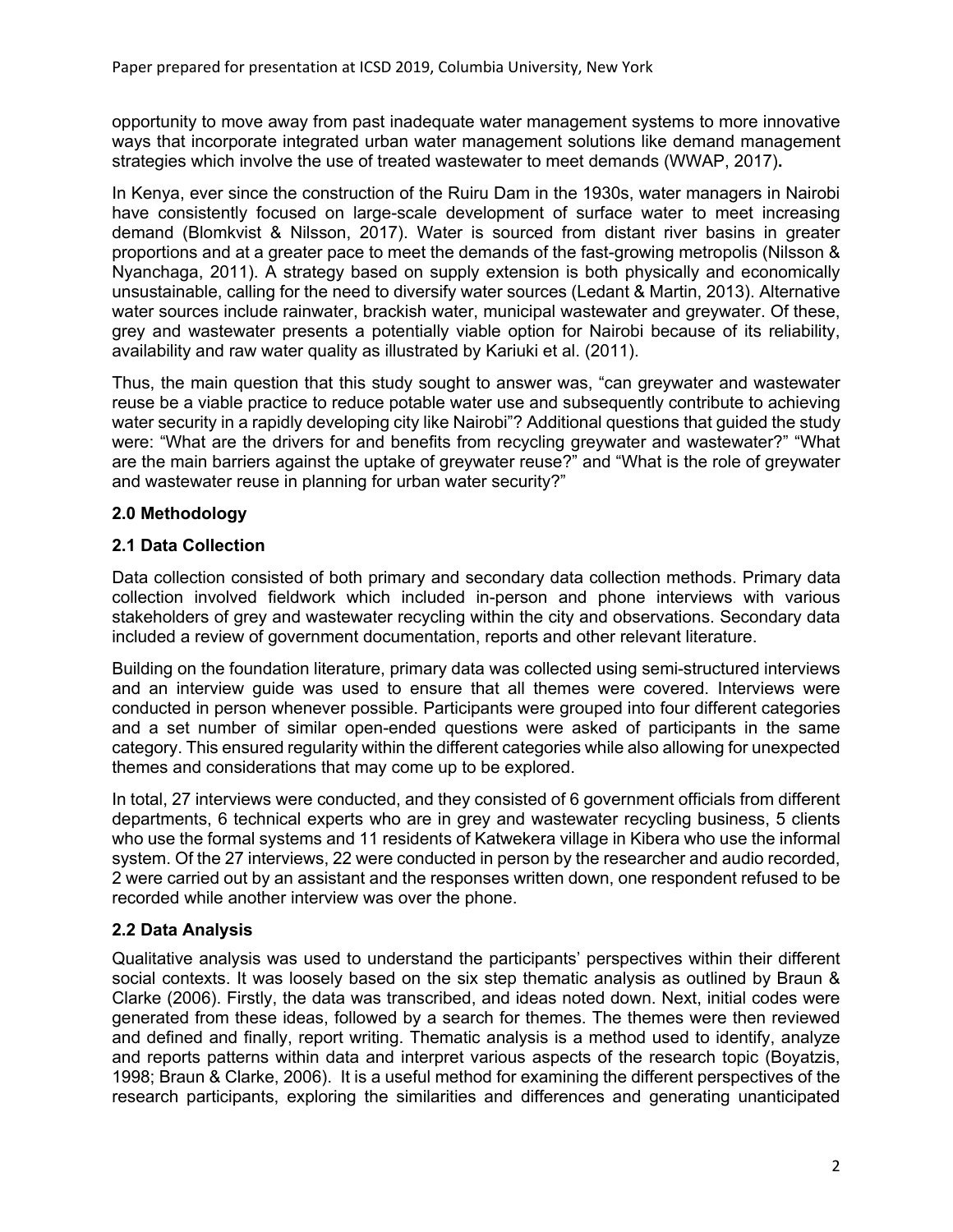insights in the data (Nowell, Norris, White, & Moules, 2017). This method was suitable for this study given the different participant categories and thus, different perspectives of the same issue.

Interview questions were not necessarily pre-coded but followed a similar pattern which helped in developing initial codes throughout the interviews that facilitated coding and analysis. Additionally, NVIVO, a qualitative data analysis software was used. Upon identification of the major themes, the user can separate the information within them to suit different subcategories. Some of the considerations made in the creation of subcategories for this study included highlighting specific words or ideas that reoccurred during the interviews, classifying a range of answers and identifying conflicting responses within a theme. In essence, while coding is done by the researcher, the program facilitates the organization of large chunks of data and eases the process of finding connections and understanding patterns within the data.

To maintain confidentiality, participants were coded according to their representative group followed by a numerical digit. Government officials were coded as GO, technical experts as TE, formal users as User and Kibera residents as KR. Participants were referred to based on their codes, e.g. "according to GO2" or "TE1 said…"

# **3.0 Results**

### **3.1 Drivers for grey-wastewater reuse**

### **3.1.1 Lack of a sewer line**

In Nairobi, one of the major drivers for wastewater recycling is the lack of a sewer line. The law requires that wastewater should be discharged after it has met certain standards for houses, industries and other establishments that are not connected to the main sewer lines, forcing house owners to invest in various sanitation solutions like septic tanks, biodigesters and recycling systems. "On most occasions, people who consider wastewater in this country or East African countries do it because they don't have access to the sewer line and that's where the concept of the septic tank came. But over the years, the septic tanks have caused problems with neighbours, filling up and overflowing and people started looking into other options like recycling water" (TE1).

Issues with lack of a sewer line also brought to light the reason why most users mix their grey and black water. "It's difficult to sell the concept to someone with a sewer line unless someone actually wants to recycle the water. That's why most people don't differentiate their wastewater and want you to treat all of it" (TE1). With these wastewater recycling systems, one is able to take care of both their grey and black water, which would otherwise require a different sanitation solution to deal with it.

# **3.1.2 Practical Benefits**

An overwhelming majority of participants agreed that reusing grey and wastewater reduces the reliance on freshwater. In turn, this reduces water bills and provides 'more' water for non-potable uses. Estimates on cost savings were given by three technical experts. TE4 and TE6 mentioned that reusing water cuts their clients' costs by 60% and 70% respectively. One of TE5's clients saved on the Kshs. 10,000 [CAD 131] that he was spending on watering his lawn every month.

In Kibera, 5 out of 6 of the participants interviewed stated that reusing greywater helps them reduce on the use of, and the cost of obtaining freshwater. In terms of cost saving for formal users, recycling water also reduces the costs that would otherwise have been incurred through sewerage services or paying for exhauster trucks to empty septic tanks (User2, User 3, User 4, User 5).

Besides user benefits, wastewater recycling has positive ecological impacts as it reduces the amount of untreated wastewater discharged into the environment. The rivers in Nairobi are fed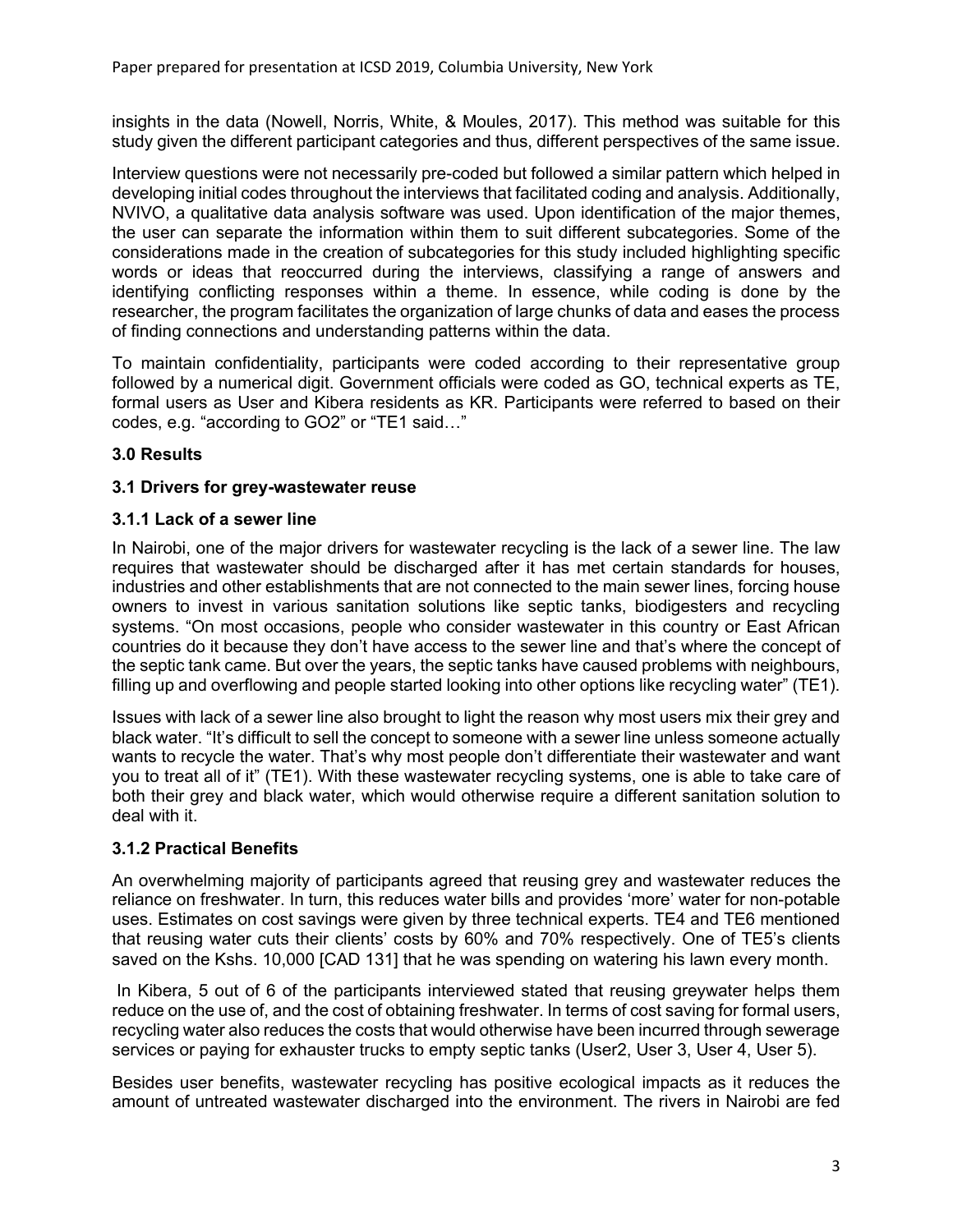by effluent discharge and treating before disposal reduces the pollutant loads in the rivers, as TE5 explains. "Most people actually discharge into rivers. If we had a way of capturing this water and treating it to at least a certain standard, even if it is half the standard and releasing it back to the environment, you can imagine how clean Nairobi river and all of the rivers in Nairobi would be." (TE5).

## **3.1.3 Legislation**

Water quality regulations (2006) stipulate that wastewater should not be discharged into the environment or public sewers without some level of treatment. This opened up the market for wastewater solutions making them a necessity: "The reality is the local legislation drove our business to come about. You would have customers with waste challenges and you'd solve their problem but generally people don't like to spend money on wastewater, unless someone from NEMA [National Environmental Management Authority] is harassing them" (TE2).

The Water Resources Management Authority [WARMA] also encourages reusing the wastewater: "We promote zero discharge. We provide the permit for abstractors and eventually they must commit how they are planning on managing the waste that comes from their water use. We compel them to invest in waste management, and if they can recycle and have zero discharge, that's better" (GO5).

### **3.1.4 Financial Incentives**

Grey-wastewater recycling systems are expensive and as such, can only be afforded by specific clientele, leaving out a big portion of the population unable to obtain these systems. One of the participants explained how their company increases their market reach to middle-income areas within Nairobi: "When we started, we used to do Karen, Kileleshwa, Lavington; the suburb areas but nowadays we've been able to penetrate Machakos, Kitengela and Syokimau [middle-income areas]. We've come up with special pocket-friendly packages for those people. Instead of asking for the whole contract amount, you do an arrangement with a client where they pay what they can, maybe monthly, quarterly, etc." (TE6).

### **3.1.5 Appreciation for modern technology**

There is an appreciation for new technology that some people have, which can be linked to education and exposure. 'Learned' people are more willing to and have the capacity to invest in these systems. They are interested in how they work and can appreciate the technology. "We've encountered different clients; there are those who buy because of the technology, the doctors and engineers, but we also have those who buy purely for the need" (TE6). According to TE5, a majority of his clients are not really concerned about their water costs, which requires him to use a different strategy to convince clients to invest in the systems. "At the entry point, we hardly use water-saving as a selling point. We use modern technology as a key selling point" (TE5).

### **3.1.6 Environmental altruism**

This 'green' sentiment is associated with those who are concerned about the state of the environment and was mentioned by some participants: "The cost of water is not really the reason why people are using the systems. there is the issue of using modern systems, reliability of cost and environmental awareness. people want to be able to reuse at least some of the water in their gardens" (TE5).

### **3.2 Barriers to grey-wastewater reuse**

### **3.2.1 Cost/financial barriers**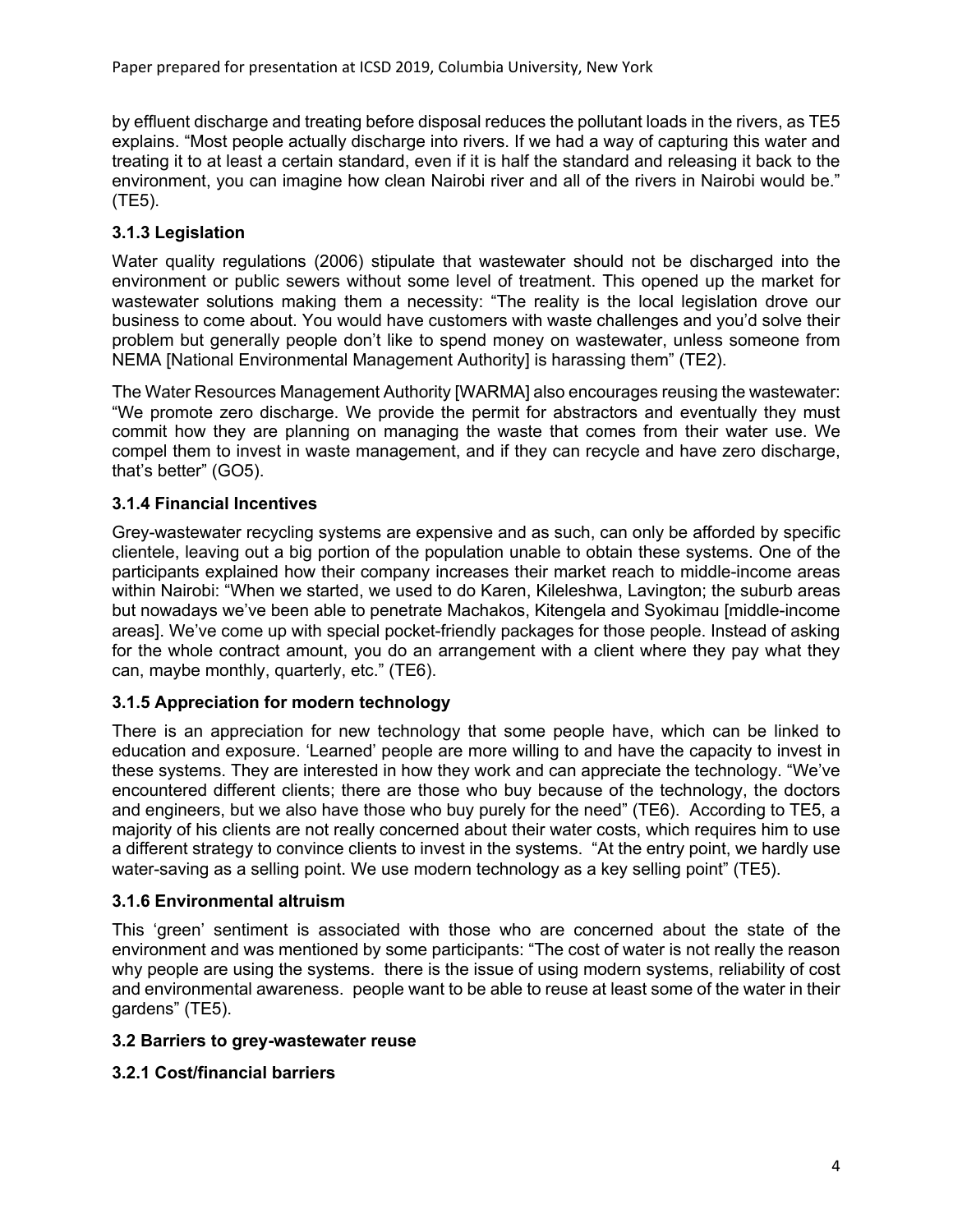The cost of acquiring and maintaining the systems was established to be one of the barriers hindering uptake. Most, or sometimes all parts of the system are imported, which increases the cost of obtaining them. Having a greywater system also requires having separate lines and increases the costs of having these systems and thus makes many people opt for having allinclusive wastewater recycling systems. "Wastewater recycling is not widely practiced because it's an expensive affair" (TE4).

These systems require regular maintenance for optimal functioning and have monetary costs. There are also energy requirements as they run on electricity which can be costly, depending on the size of the system and the house occupancy. That also means that one needs to be connected to a reliable power supply, with power cuts affecting regular functioning (TE1). In addition, one needs to factor in the cost of chemicals like chlorine, which is needed for disinfection before using the water.

#### **TABLE 1: AVERAGE SYSTEM COST IN THE FIRST YEAR**

| System                     | 300,000                 |
|----------------------------|-------------------------|
| Civil works                | 250,000                 |
| Electricity per annum      | 25,000                  |
| Chlorine per annum         | 20,000                  |
| Service contract per annum | 20,000                  |
| Year 1 total               | Kshs.615,000 [CAD 8082] |

### **3.2.2 Lack of government support**

Participants attested to a lack of government support, especially for technical experts who are in the industry. When asked what the government is currently doing to aid in wastewater recycling in Kenya, three technical experts answered 'nothing' (TE2, TE6, TE5). "Instead of making business easier by e.g. doing subsidies for people who choose to put in wastewater treatment system to conserve water and what not, they charge you additionally. There's absolutely nothing to promote business" (TE2).

The lack of support can also be seen in the lack of proper guidance regarding wastewater reuse. TE5 explained this, comparing it to Japan where the government has regulations on what to use when not connected to the sewer system. "I'd say a lot of people want to do the right thing, but the government has only given a guideline to the standards you should meet. They haven't told the people what they should be using, and how to do it. Like in Japan, they identified a system; like the *Jokaso*<sup>2</sup> system is a product across the country, anybody can actually start producing their own *Jokaso* as long as it meets and passes the required standards" (TE5).

One government official pointed out a lack of collaboration between people who practice wastewater recycling and the government: "Unless they come to us for technical advice, we really don't interact with people who are recycling" (GO4).

### **3.2.3 Public perception and health risks**

The perception on wastewater recycling can be demonstrated in two ways: attitude towards water and the yuck factor associated with recycled water. The amount of water required for household activities is far less than that required for industries, or for agriculture and as such, there is a reluctance to recycle water for conservation purposes.

 <sup>2</sup> *Jokaso* is a Japanese word that translates to 'purification tank onsite wastewater treatment system'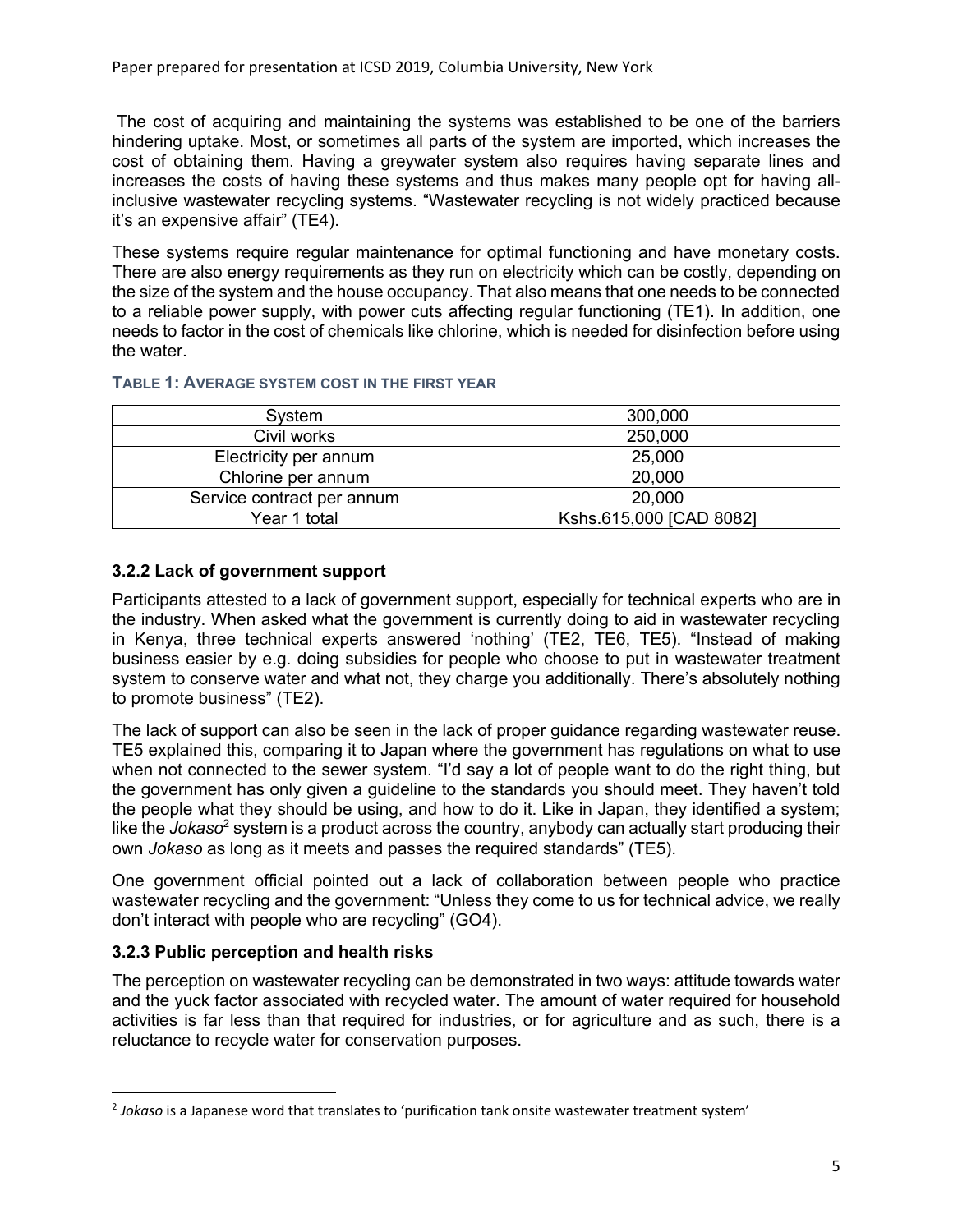Reusing recycled water is still viewed negatively in Kenya, and fuels health concerns over the safety of the water. While most system users voiced no concerns over the quality of the recycled water, some participants attested to the perception surrounding wastewater recycling.

### **3.2.4 Lack of knowledge and awareness**

Knowledge on recycling systems is limited in Kenya as findings suggest. The high costs of the system make it accessible to only a specific segment of the population, limiting knowledge from those who cannot afford them. Most of the participants interviewed in Kibera did not know about these 'complex' systems or how they worked. Technical experts also acknowledged the lack of awareness among the public and even those in close proximity with people who recycle water. "You'll find in a place like Karen where we've done a lot of projects, your neighbor will reuse this water, but you don't even have any information about it and you didn't have any idea that this can be done" (TE6).

### **3.2.5 Lack of standardized systems**

Currently, suppliers of recycling systems source the whole unit as a complete package or import parts and assemble the system locally from different countries. Participants mentioned that local manufacturing would reduce the costs of the systems and would also help in standardization of the industry.

The different systems have different maintenance requirements as explained by technical experts. For some, maintenance is done every four months, for others, twice in a year and some saying they do it once a year with periodic checks in between, especially during the holiday seasons to avoid overload in the systems. While these differences may be ideal for the client, it would make it hard for government to regulate the young industry. However, the imported systems are said to be well developed due to their prevalence in the countries they have been sourced from, which include USA, Germany and Japan.

# **4.0 Discussion**

### **4.1 Recycling as sanitation solution**

The adoption of alternative wastewater management as opposed to centralized wastewater treatment schemes has been extensively discussed in literature. As a form of decentralized wastewater management, recycling systems offer significant benefits to the user, are less resource intensive and more ecologically sustainable. The results indicate that there is an opportunity for decentralized wastewater schemes in Nairobi whether for individual houses or for a cluster of homes. One of the technical experts discussed the possibility of having one recycling system for a cluster of 100 homes as a sanitation solution in middle income areas, giving the benefit of reusing water and distributing overall costs of the system among the system users.

In line with the literature, discussions with one of the technical experts gave good assessments on onsite wastewater treatment in Japan compared to that in Kenya. The use of *Jokaso* devices for onsite wastewater treatment in Japan is extensive and established. In areas where people can't connect to a centralized sewer line, all household wastewater goes directly into a *Jokaso* system. Initial *Jokaso* systems only treated blackwater with greywater being discharged directly into the environment. The greywater was however found to be a source of water pollution and as of 2001, only systems that treat both grey and black water were approved for new installations (Gaulke, 2006).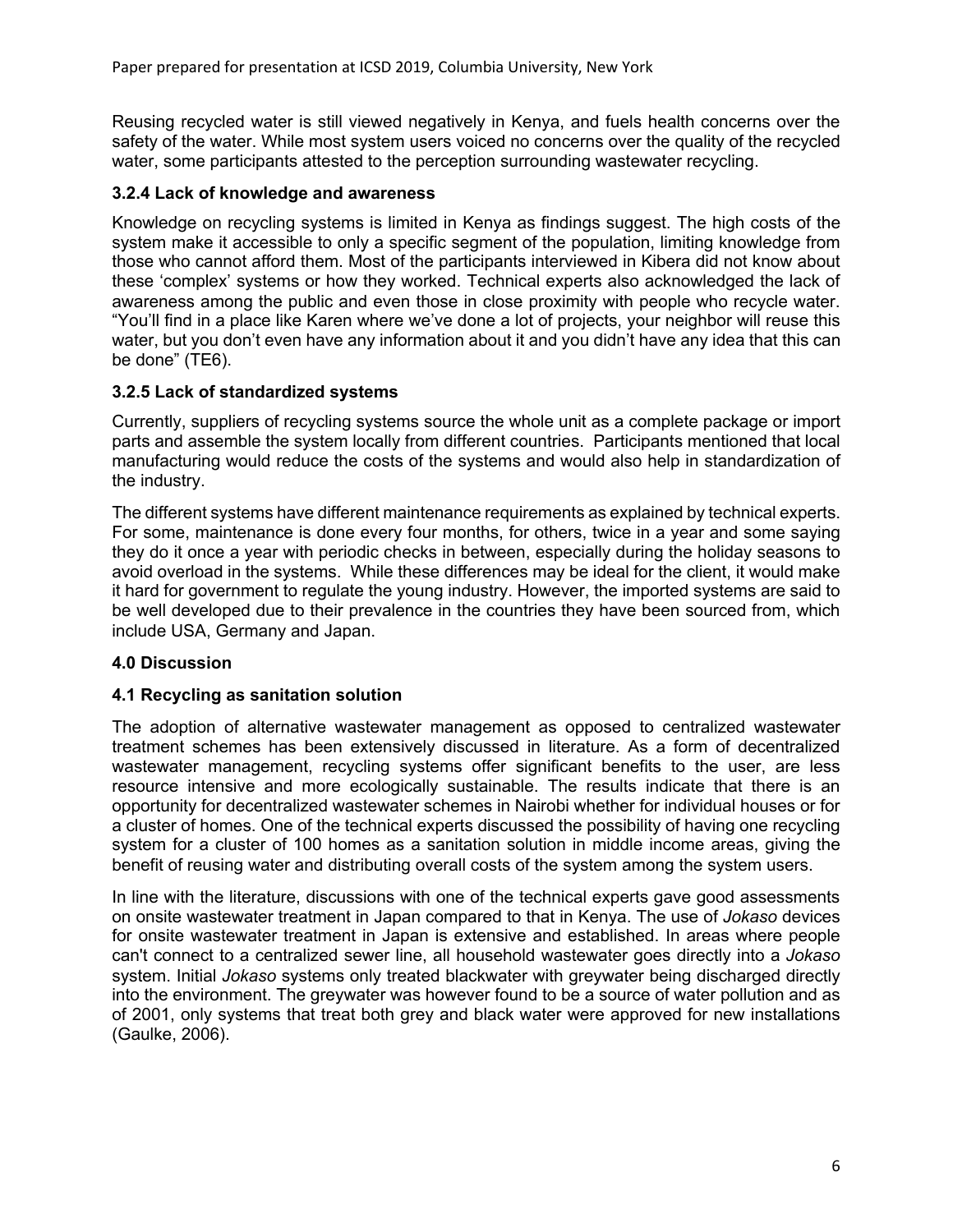### **4.2 Water reuse benefits**

As was established in both the interviews and the literature, grey-wastewater recycling and reuse has several economic and environmental benefits. At a household level, it reduces water and sewage bills and provides 'extra' water for non-potable use. On a larger scale, the reduction in domestic water consumption can reduce freshwater demand and lower the rate of groundwater extraction. The reduction in potable water demand through water reuse has been a contentious topic in literature with some authors claiming that recycling wastewater has no effect on potable water demand. Results from this study suggest that wastewater reuse has the capability to reduce demands over time. However, these findings are limited by the geographical scope and sample size and would need further research to be ascertained.

Use of reclaimed water for non-potable needs can free up the current water supply system capacity to cater for more people. With several parts of Nairobi experiencing water rationing several times a week, the freshwater saved through water reuse can be supplied to more people and at a lesser cost if more establishments practiced recycling and reuse, findings from this study established. The main direct environmental benefits from recycling was the reduction in pollutant discharge in streams and rivers. One participant mentioned the release of untreated wastewater in areas without sewer connection and another the use of untreated wastewater for farming. This was supported in literature studies reporting rampant cases of sewage use in Kenya for agricultural use, posing public health risks (Kaluli, Githuku, Home, & Mwangi, 2011).

Studies have shown that the viability of water reuse increases, and more benefits are experienced when done at a larger scale as opposed to individual houses. A study conducted by Friedler (2008) in Israel established that for a country experiencing water shortages, the benefits of reusing greywater were much more significant when the practice was rolled out nationally or regionally as opposed to individual consumers. The same would be applied for Nairobi. Currently, the benefits of reusing grey-wastewater can only be experienced by the users and cannot be applied at a larger scale, which would be a probable explanation for the reluctance by government officials on issues with residential water reuse.

### **4.3 Need for Better Governance**

Establishment of firm, sound regulations can go a long way in improving uptake and increasing overall public acceptance for reclaimed water. Wastewater recycling has been mentioned severally in various government documents. However, specific guidelines on water reuse are missing as they have not been clearly set out in these documents. In addition, enforcement of the already present regulations are also inadequate. As the findings established, both government officials and technical experts attested to poor enforcement of the current regulations on effluent discharge. Some participants also attested to a lack of knowledge on the legislative frameworks in place to support recycling and reuse.

There has been significant progress over the past years with regards to the water reuse policy environment in Kenya. There is a noticeable aspiration to reuse water in Kenya for pollution control, climate change adaptation, as a new source of water supply and for green economic growth as discussed in the literature. Current provisions are limited to irrigation and environment sectors; there are guidelines that address the quality of water for reuse in irrigation and for discharge into the environment. Findings from this study showed that formal users followed guidelines on effluent discharge into the environment carried under the [Environmental Management and Co-ordination Act] EMCA, 1999 (Government of Kenya, 1999).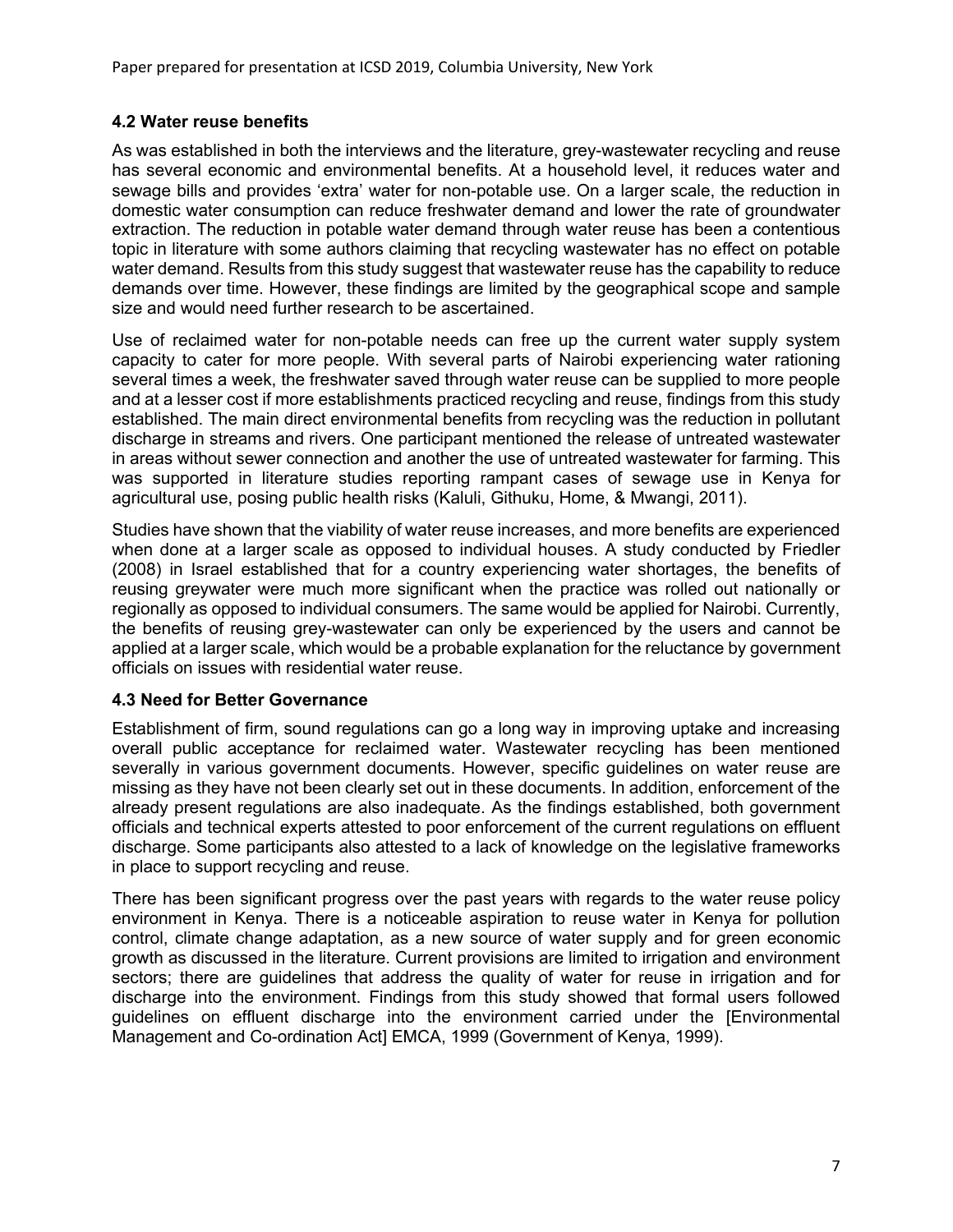## **4.4 Grey-wastewater reuse feasibility**

### **4.4.1 Economic feasibility**

Price is an important variable that can significantly affect the uptake of reuse practices. Price can be viewed in two ways, the first is the price of the grey-wastewater systems while the second is the price of potable water. Some participants attested to water being priced cheaply in Kenya, but as literature suggests, this is dependent on economic levels. Lower income levels have been found to pay higher costs for water compared to those in higher and middle-income areas, yet this is the segment of the population that has been established to be able to afford the systems. Technical experts alluded to the fact that saving on water costs was not a driver for business based on Return on Investment (ROI) point. However, users attested to that being one of the benefits they have received from having the systems, but not a motivation to install the systems. Sufficient demand for the systems would reduce their costs through economies of scale or through increased marketplace competition.

### **4.4.2 Social feasibility**

Technical experts gave a low score on knowledge of water reuse among the public but were quick to acknowledge that there has been a significant increase in the number of people adopting the practice and seeking out their services. Educational levels were found to influence the awareness of water reuse as more educated people appreciate the technology and the benefits of having the system. Income levels determine who would be able to afford the systems as purchase and maintenance costs are a big factor.

The public's attitude towards water affects conservation efforts. Viewing water as a social good and not an economic good limits the number of people willing to use water conservatively, especially at the residential level, where domestic water consumption is far less compared to industrial and agricultural use. The 'yuck' factor associated with recycled water makes people shy away from adopting the practice. This was evident in Kibera where some participants were opposed to paying for a decentralized system, wondering how the water would be 'clean'. For both instances, educational efforts tailored towards different population segments would help change the attitudes and would improve the appreciation of both freshwater and reclaimed water.

# **4.4.3 Technical feasibility**

Wastewater recycling systems require both availability of land and secure tenancy for construction, which would be a hurdle for those who have neither. While the systems are automated for day to day operations, they have been established to be maintenance intensive. They need to be monitored on a regular basis to ensure that the pumps are working, and chlorine levels are sufficient to avoid contamination. Technical services have to be done every few months depending on the type of system. Participants reported that the water quality was good for their (non-potable) uses but needed appropriate maintenance for it to be sustained. Proper disinfection of the effluent before reuse is also an important step to avoid bacterial transfer, especially if the water is used for toilet flushing. As discussed above, it was also both economically viable and practical to install systems that can treat all domestic wastewater and thus, were the most prevalent in Nairobi. For Kibera residents, the bucket method was sufficient with no treatment prior to water reuse.

### **4.5 Water reuse and urban water planning**

The third objective of this study was to find out the role of greywater and wastewater reuse in planning for urban water security. The analysis shows that reclaimed water can play a major role in urban water security as it is both a water conservation strategy and a sanitation solution. In discussions with participants, it emerged that government officials leaned towards conventional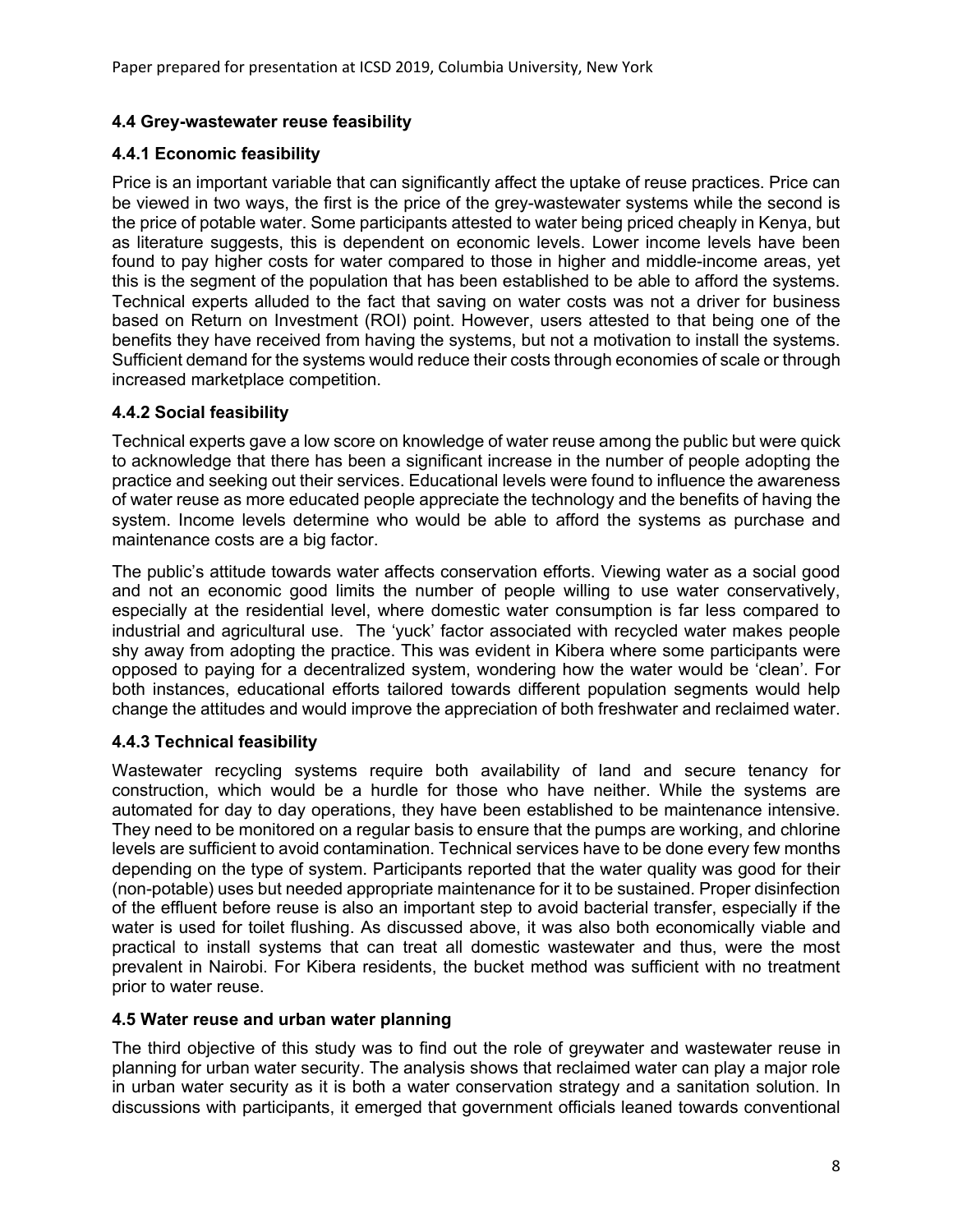pipe solutions with little consideration for other measures in planning for future water supply. The focus of the government is on increasing distribution and minimizing losses. However, with distribution losses estimated to be 38% as of 2018 (WASREB, 2018), an increase in production would only result in more water lost. Complementary systems of water supply need to be thoroughly considered for Nairobi.

In cities like Windoek, Namibia, reclaimed water is quantified as part of the city's main water supply sources. Furthermore, municipal by-laws have incorporated maximum wastewater reuse and water saving measures that are highly enforced during times of drought (Lahnsteiner & Lempert, 2000). Globally, several cities rely on reclaimed water as an integral part of their water supply system. With looming climate change uncertainties, urban water managers have no option but to incorporate conservation measures and water efficiency mechanisms as part of their future water planning. For climate change adaptation to be successful, alternative considerations have to be made and acted upon. Grey and wastewater reuse presents a climate independent water supply strategy that increases with increase in water use.

Following the success of Millennium Development Goals (MDGs), 17 Sustainable Development Goals (SDGs) were adopted by world leaders to go further in the eradication of poverty, protection of the planet and ensuring prosperity for all (United Nations, 2015). The sixth goal, 'ensure access to water and sanitation for all' is directly related to water security and provides an agenda for sustainable urban water and wastewater management for more resilient cities (Varady, Zuniga-Teran, Garfin, Martín, & Vicuña, 2016).

Conventional strategies for water supply that maximize resource exploitation have failed to guarantee water security, especially in this era of climate change influences. Water has not been managed equitably nor sustainably (Varady et al., 2016). To support the shift towards a circular economy and for SDGs to be successful, the potential of wastewater reuse cannot be ignored in urban water management. For Nairobi, this would mean taking concrete measures to increase the uptake of water reuse and to quantify it as part of its water resources.

### **5.0 Conclusion**

Emphasis on water supply and sanitation has always been on centralized big infrastructure that are both expensive to construct with great social and environmental consequences and are yet to guarantee water security so far. There are other ways to augment supply that are not only flexible but are also readily available and scalable. In an era of climate change uncertainties and for sustainability to be achieved, complementary systems of delivery have to be incorporated in urban water planning. Grey-wastewater recycling is a promising option for Nairobi where water and sewerage services are inadequate. Apart from individual houses, decentralized cluster systems that serve a community can also be adopted.

The barriers that hinder wider adoption of the practice are possible to overcome. The growing number of urban wastewater recycling systems globally indicate that water reuse is an important strategy for sustainability efforts. Water reuse practices have been found to be a water conservation measure and sanitation solution for Nairobi. Financial incentives for homeowners are a good means to overcome the barriers identified. Additionally, education efforts towards different audiences on the technical systems and safe reuse practices are also important strategies for uptake. The government should also formulate proper water reuse regulations that address water quality needs for all sectors (including domestic non-potable uses) and carry out implementation plans that match policy statements.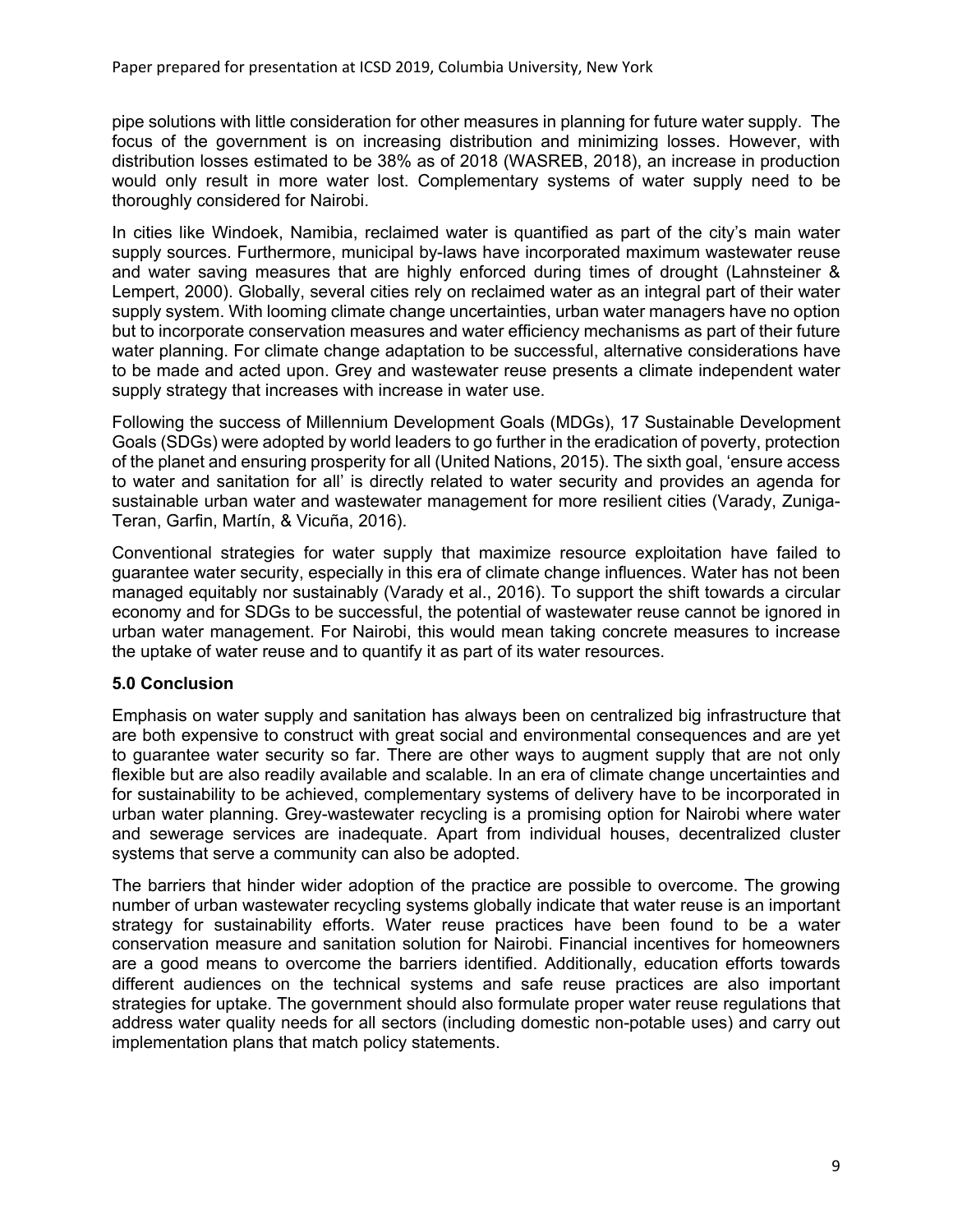### **References**

- Blomkvist, P., & Nilsson, D. (2017). On the need for system alignment in large water infrastructure: Understanding infrastructure dynamics in Nairobi, Kenya. *Water Alternatives*, *10*(2), 283–302. Retrieved from www.water-alternatives.org
- Boyatzis, R. E. (1998). *Transforming {Qualitative} {Information}: {Thematic} {Analysis} and {Code} {Development}*. Retrieved from https://books.google.ca/books?hl=en&lr=&id=\_rfClWRhIKAC&oi=fnd&pg=PR6&dq=boyatzi s+1998+transforming+qualitative+information&ots=EApOEnfl2f&sig=lVuB-PnP5SKihqqyLfD7vo4yv8#v=onepage&q=boyatzis 1998 transforming qualitative information&f=false
- Braun, V., & Clarke, V. (2006). Using thematic analysis in psychology. *Qualitative Research in Psychology*, *3*, 77–101. https://doi.org/10.1191/1478088706qp063oa
- Friedler, E. (2008). The water saving potential and the socio-economic feasibility of greywater reuse within the urban sector – Israel as a case study. *International Journal of Environmental Studies*, *65*(1), 57–69. https://doi.org/10.1080/00207230701846697
- Gaulke, L. S. (2006). On-site wastewater treatment and reuses in Japan. *Proceedings of the Institution of Civil Engineers Water Management* , *2*(159), 103–109. Retrieved from http://courses.washington.edu/onsite/ICEPaperGaulkeJohkasou.pdf
- Gleick, P. H. (2000). *The Changing Water Paradigm: A Look at Twenty-first Century Water Resources Development*. *Water International* (Vol. 25). Retrieved from https://journals.scholarsportal.info/pdf/02508060/v25i0001/127\_alatcwrd.xml

Government of Kenya. (1999). Environmental Management and Co-ordination Act (EMCA).

- Kaluli, J. W., Githuku, C., Home, P., & Mwangi, B. M. (2011). TOWARDS A NATIONAL POLICY ON WASTEWATER REUSE IN KENYA. *Policy on Wastewater JAGST Jomo Kenyatta University of Agriculture and Technology JAGST*, *13*(131). Retrieved from http://irlibrary.ku.ac.ke/bitstream/handle/123456789/7899/Towards a national policy on wastewater reuse in Kenya....pdf?sequence=3
- Kariuki, F. W., Kotut, K., & Ngángá, V. G. (2011). The Potential of a Low Cost Technology for The Greywater Treatment. *The Open Environmental Engineering Journal*, *4*, 32–39. Retrieved from https://pdfs.semanticscholar.org/d966/97d7396a3776b57748752a7a26924b738797.pdf
- Lahnsteiner, J., & Lempert, G. (2000). Water Management in Windhoek, Namibia. *Aqua Services & Engineering (Pty) Ltd.*, *55*, 2214–2235. https://doi.org/http://www.ecomena.org/tag/water-management-in-uae/
- Ledant, M., & Martin. (2013). Water in Nairobi: Unveiling inequalities and its causes. *Les Cahiers d'Outre-Mer*, *66*(263), 335–348. https://doi.org/10.4000/com.6951
- Nilsson, D., & Nyanchaga, E. (2011). *Pipes, Progress, and Poverty: Social and Technological Change in Urban Water Provision in Kenya and Uganda 1895-2010*. Retrieved from http://www.diva-portal.org/smash/get/diva2:419023/FULLTEXT01.pdf
- Nowell, L. S., Norris, J. M., White, D. E., & Moules, N. J. (2017). Thematic Analysis. *International Journal of Qualitative Methods*, *16*(1), 160940691773384. https://doi.org/10.1177/1609406917733847

Stavenhagen, M., Buurman, J., & Tortajada, C. (2018). Saving water in cities: Assessing